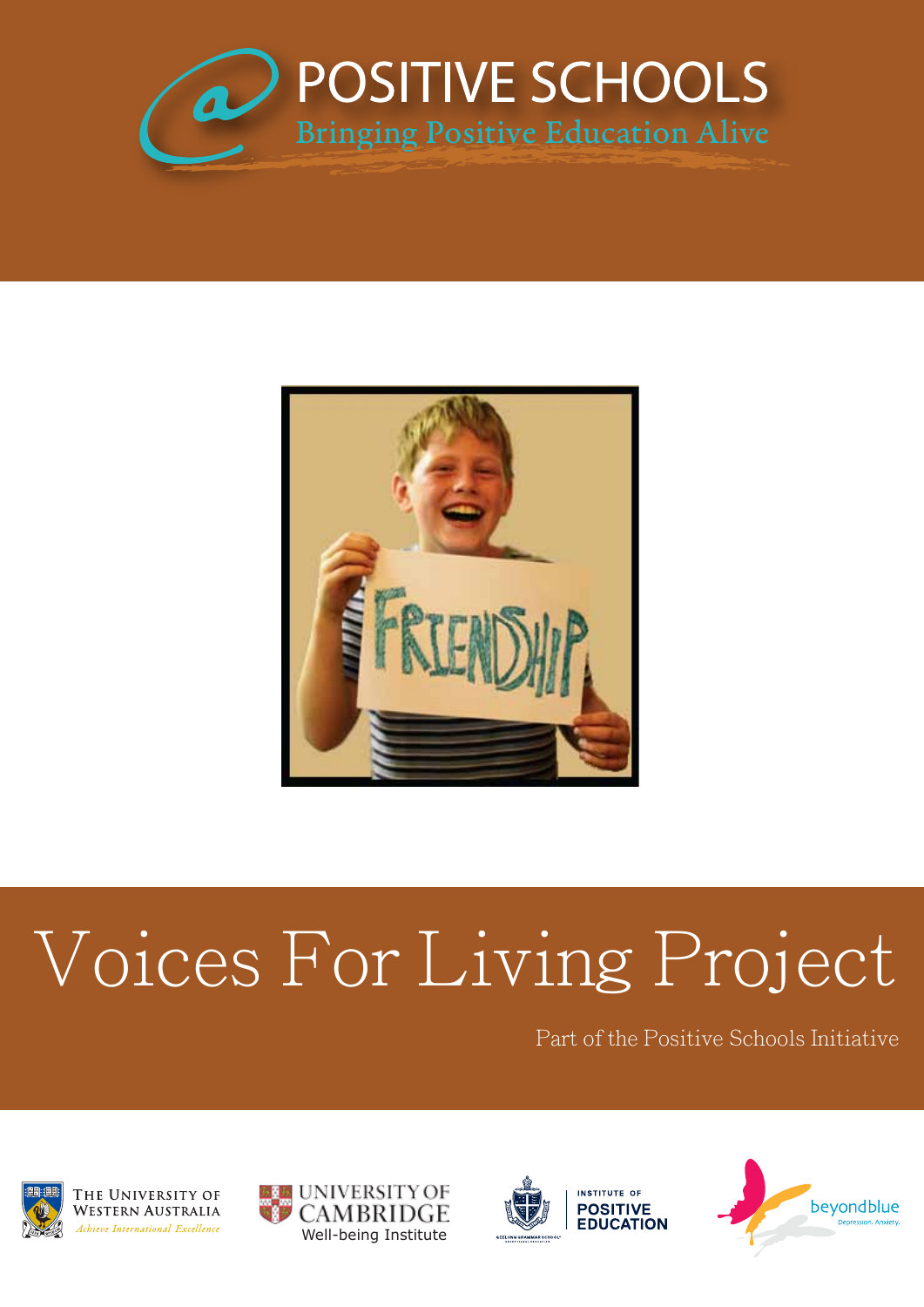## **Voices for Living Project**

### **Helen Street, Fenny Muliadi & Neil Porter**

## **The Positive Schools Initiative**

## **2015**

#### **Acknowledgements**

Thank you to all of the students, school staff and community members who contributed to The Voices for Living Project in 2015. Thank you also to Geelong Grammar School staff and students for both their contribution and support of the program.

#### **Overview**

The following article explores student and teacher perceptions of positive education and class enjoyment. The responses examined were collected from a Positive Schools Initiative called 'The Voices for Living' Project. Exploration of 458 responses from 21 schools suggested that although educational aims are couched in traditional academic terms; both students and teachers value their social environment as central to making education a positive and enjoyable experience.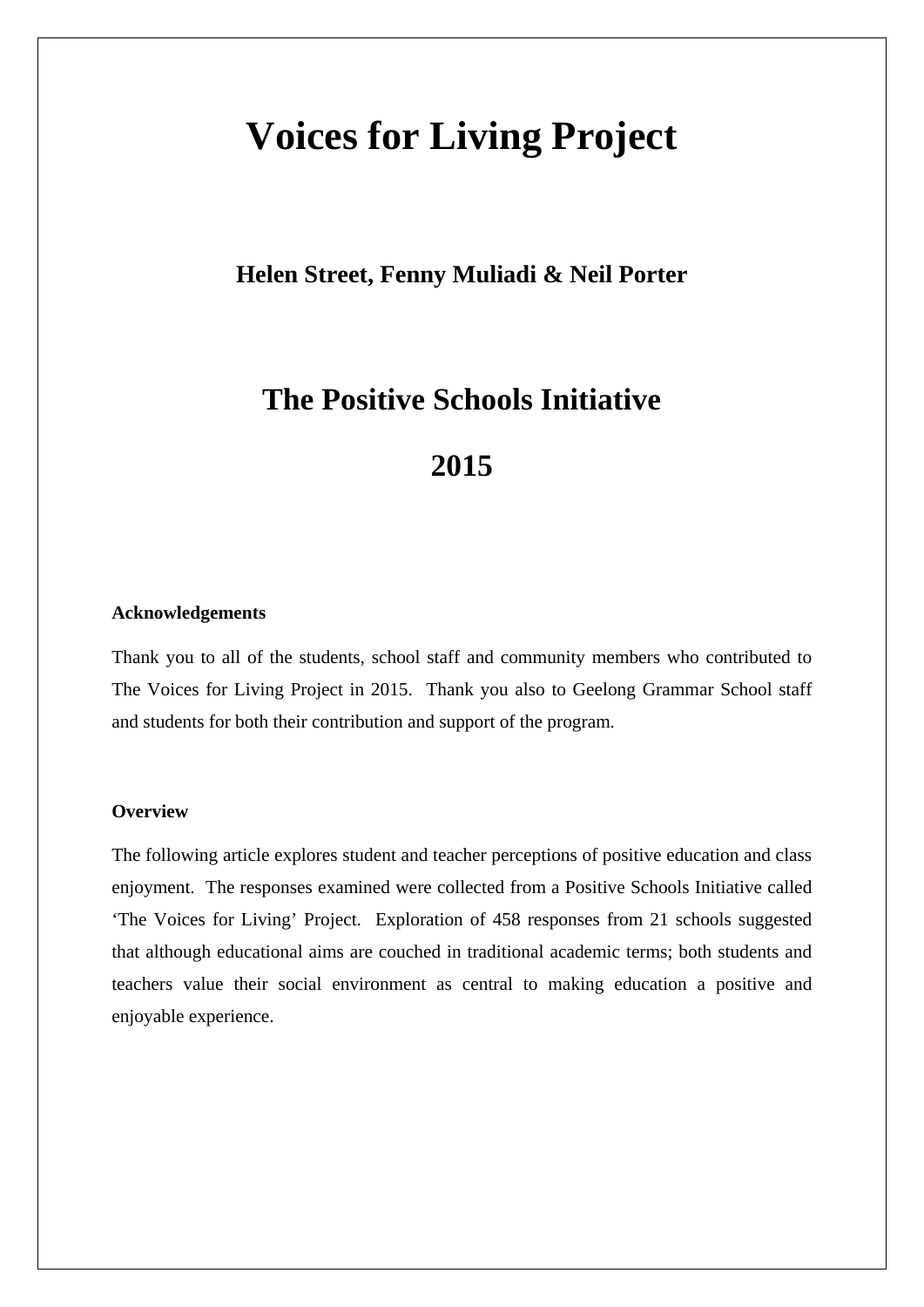#### **Background**

#### **The rise of positive education and mental health in our schools**

In 2000, Professors Martin Seligman and Mihaly Csikszentmihalyi formally defined positive psychology as "a science of positive subjective experience, positive individual traits, and positive institutions."<sup>[1](#page-10-0)</sup> Although sometimes called the scientific study of happiness, positive psychology is concerned with more than hedonic enjoyment or being continually in a good mood. Rather it is about flourishing and being socially and mentally well. As such it is as much about how we successfully manage life's challenges as it is about how we embrace positive experience.

In 2005, Dr Trent Barry, a parent, introduced his children's school to the idea of positive psychology. The school was Geelong Grammar School (GGS), now known as the world leader in practising positive education. Following a visit from Martin Seligman in 2006, the GGS staff members decided to pursue the idea of applying the concepts and practice of positive psychology to the school community. In 2008, this idea became a reality and the beginning of positive education was born. $<sup>2</sup>$  $<sup>2</sup>$  $<sup>2</sup>$ </sup>

Today, in 2015, thousands of schools have embraced concepts of positive education in their pursuit to better student wellbeing and engagement in learning. Consequently, a myriad of wellbeing programs and initiatives have been adopted by schools worldwide in an attempt to foster student wellbeing with a solution focused and positive approach to mental health. However, despite findings demonstrating the significant impact of many aspects of positive psychology to improve student wellbeing and mental health, several barriers to effective progress are becoming increasingly evident. First, the lack of consensus about the key elements required to support youth wellbeing have led to a series of school-based wellbeing trends, rather than a unified view of positive education. The self-esteem movement of the 1970s and 1980s gave way to a focus on resiliency which has now been put aside in favour of mindfulness programs and initiatives in many schools. These changeable and often heavily resourced programs have led to some scepticism over the overall effectiveness; and much confusion over the essential ingredients of effective school based practice.

The second major concern is the alarming prevalence of mental health issues in young people. The Australian National Survey of Mental Health and Wellbeing suggested that 14%

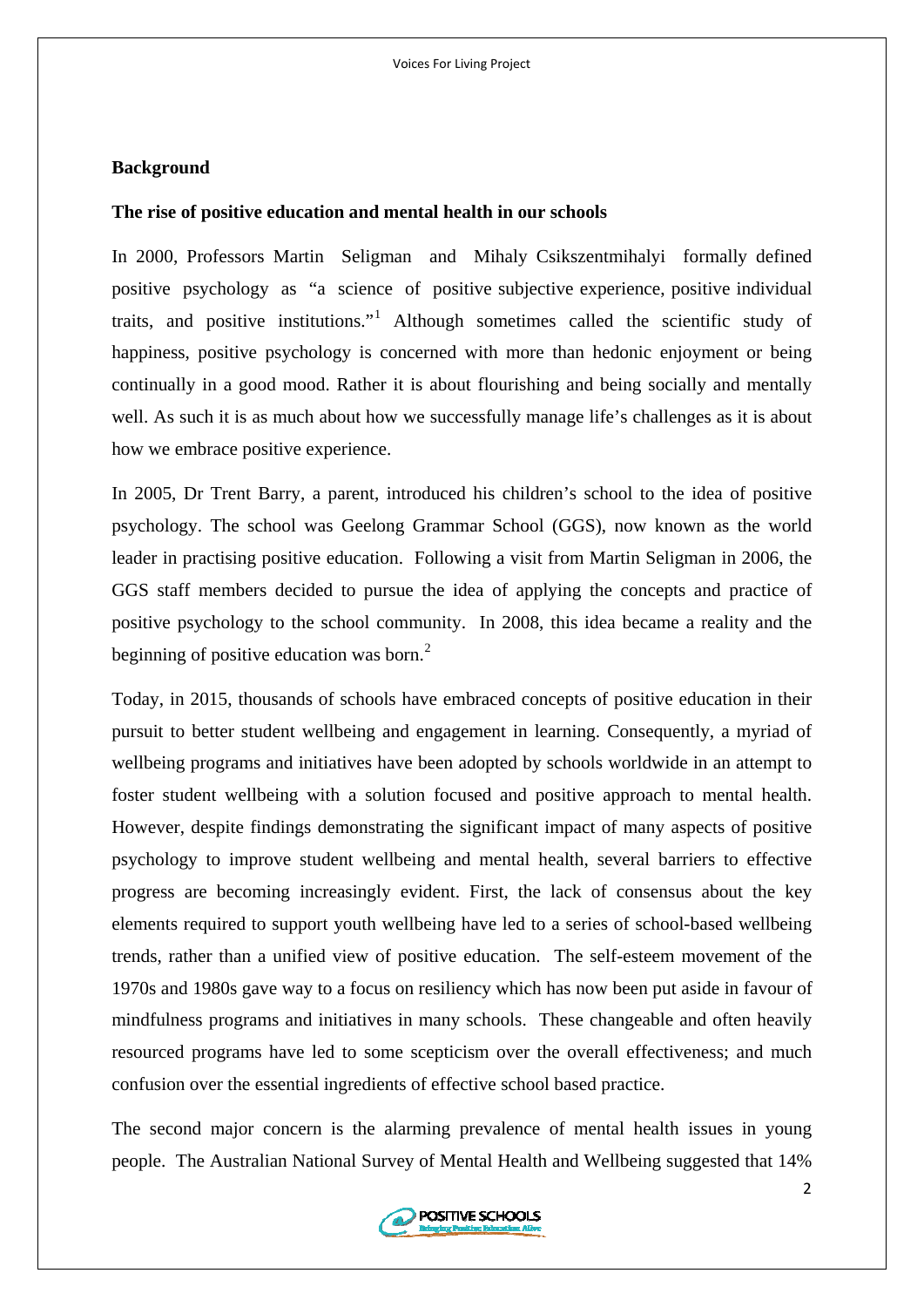of young Australians experience significant mental health problems.<sup>[3](#page-10-2)</sup> In 2014, Professor Patrick McGorry stated that "mental ill health is now the most important health issue facing young people worldwide. It is the leading cause of disability in people aged 10–24 years, contributing  $45\%$  $45\%$  of the overall burden of disease in this age group." Mindframe, the Australian national media initiative, reported that 12% of 13-17 year-old adolescents with mental health problem have thought about suicide, and 4.2% had actually made a suicide attempt. Many young people with mental health problems also reported engaging in substance use, with 23.1% reported smoking, 36.7% reported drinking, and 18% reported marijuana use.<sup>[5](#page-10-2)</sup>

Both researchers and clinicians have suggested that this high prevalence of mental disorder is not only alarming, it is increasing. These figures both challenge the impact of current inschool approaches to wellbeing and argue for a greater provision of services. No doubt schools are in a prime position to nurture positive mental health in young people, however how they can effectively do this remains a contentious issue.

#### **A Student Voice**

In recent years educational research has turned its attentions to the student voice in an attempt to better understand the factors that impact the students' experience of school life and a positive school environment.<sup>[6](#page-10-2)</sup> As suggested by Dr Julia Flutter from The University of Cambridge, students' perception of the environment may be more influential than factors identified through more objective means.<sup>[7](#page-10-2)</sup>

With these thoughts in mind, Alexia Gillen and colleague examined students' perceptions of a positive classroom climate.<sup>[8](#page-10-2)</sup> A total of 116 Year Seven and Eight students identified physical setting (e.g., seating arrangement, displays on the wall) as the most important factor in creating positive classroom climate, followed by order and organisation (e.g., reward systems, behaviour expectations), peer relationships (e.g., collaborative working, again the seating arrangement), lesson content and delivery (e.g., range of activities, lesson structure), and teacher/student relationships (e.g., valuing students' opinions, teacher support) were rated the least important.

Locally, several schools pioneering whole school positive education programs in Australia, such as Geelong Grammar School in Victoria, St Peters College in South Australia and Knox

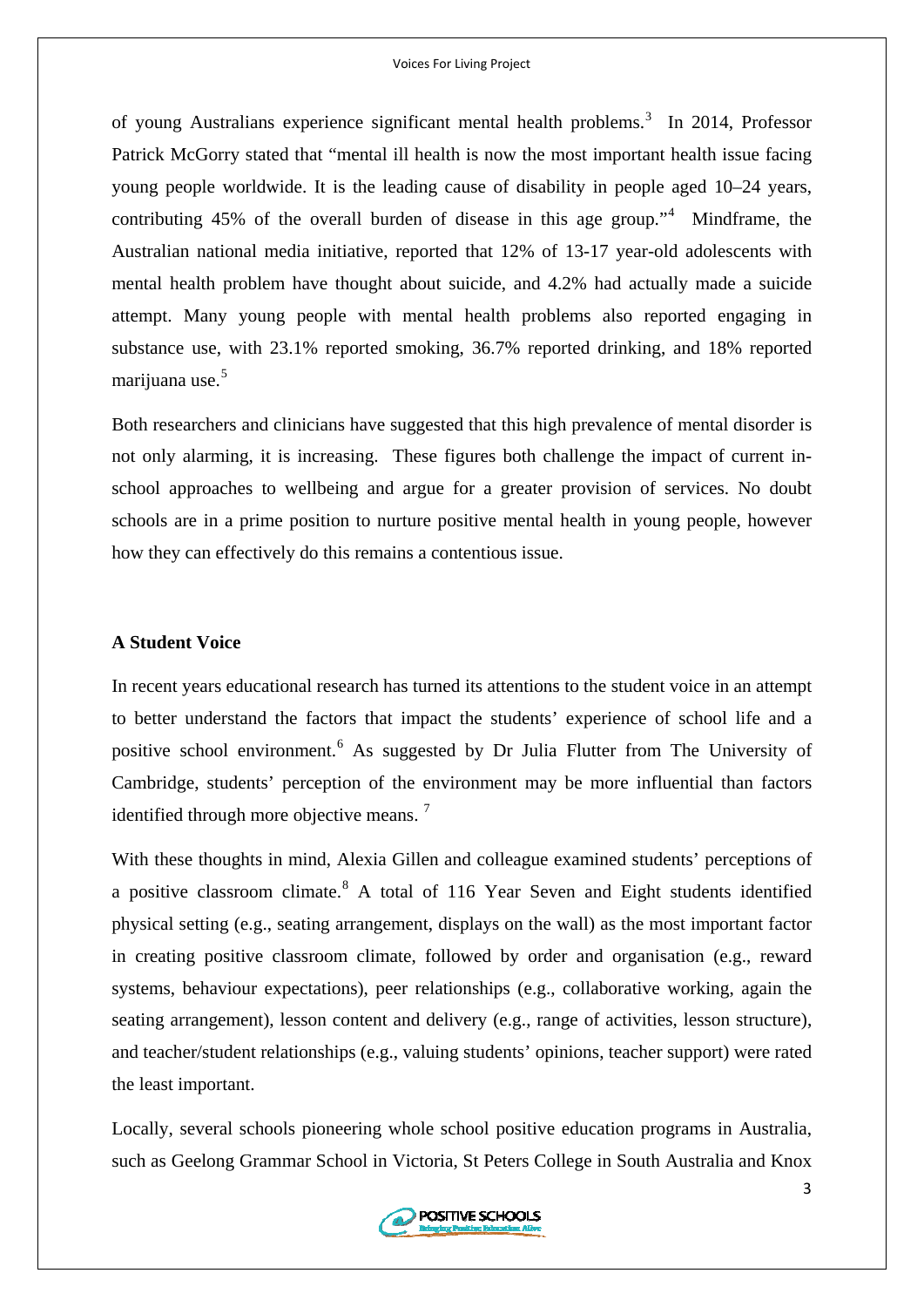Grammar School in Sydney, have also each spent considerable time gathering student views and perceptions of the specific positive education programs within their individual schools. Although these schools are still in the early stages of examining their data, the results are promising with a sense that overall, students value positive education as a whole school approach to learning.

None-the-less, there appears to be a lack of studies or initiatives that have asked students from a wide range of Australian schools to define positive education in succinct terms. It also remains unclear whether students and teachers have similar ideas about positive education and how best to pursue a cohesive classroom. The Voices for Living project provided an opportunity to do explore these gaps in knowledge and understanding. In particular, the project aimed to gather succinct students' and teachers' perceptions about factors that make education positive and classroom enjoyable, in addition to providing an opportunity to showcase student and teacher voices at the 2015 Positive Schools Australia conference series<sup>[9](#page-10-2)</sup>

#### **Project Overview**

The Positive Schools Initiative (PSI), together with the support of GGS, developed the 'Voices for Living' project to offer students, teachers and community members an opportunity to 'voice' opinions in response to some general questions about positive education and their experience of 'going to school'.

The Voices for Living project was introduced to schools and community across Australia in early 2015. Students and teachers from schools across Queensland, Western Australia, Victoria and New South Wales, as well as members of the community who were interested in the project were invited to present a combination of image and video answers to a series of pre-set questions about their thoughts on positive education and their school experience. Image responses consisted of photos of participants holding their brief (one to three word) answers on A4+ pieces of paper. Video responses consisted of 10-20 second videos of participants presenting a response verbally and/or visually. All responses were captured using smart phones or iPad.

We received over 1000 responses, with a large majority (92%) of responses coming from students and teachers. The enthusiasm shown by the students and teachers in participating in

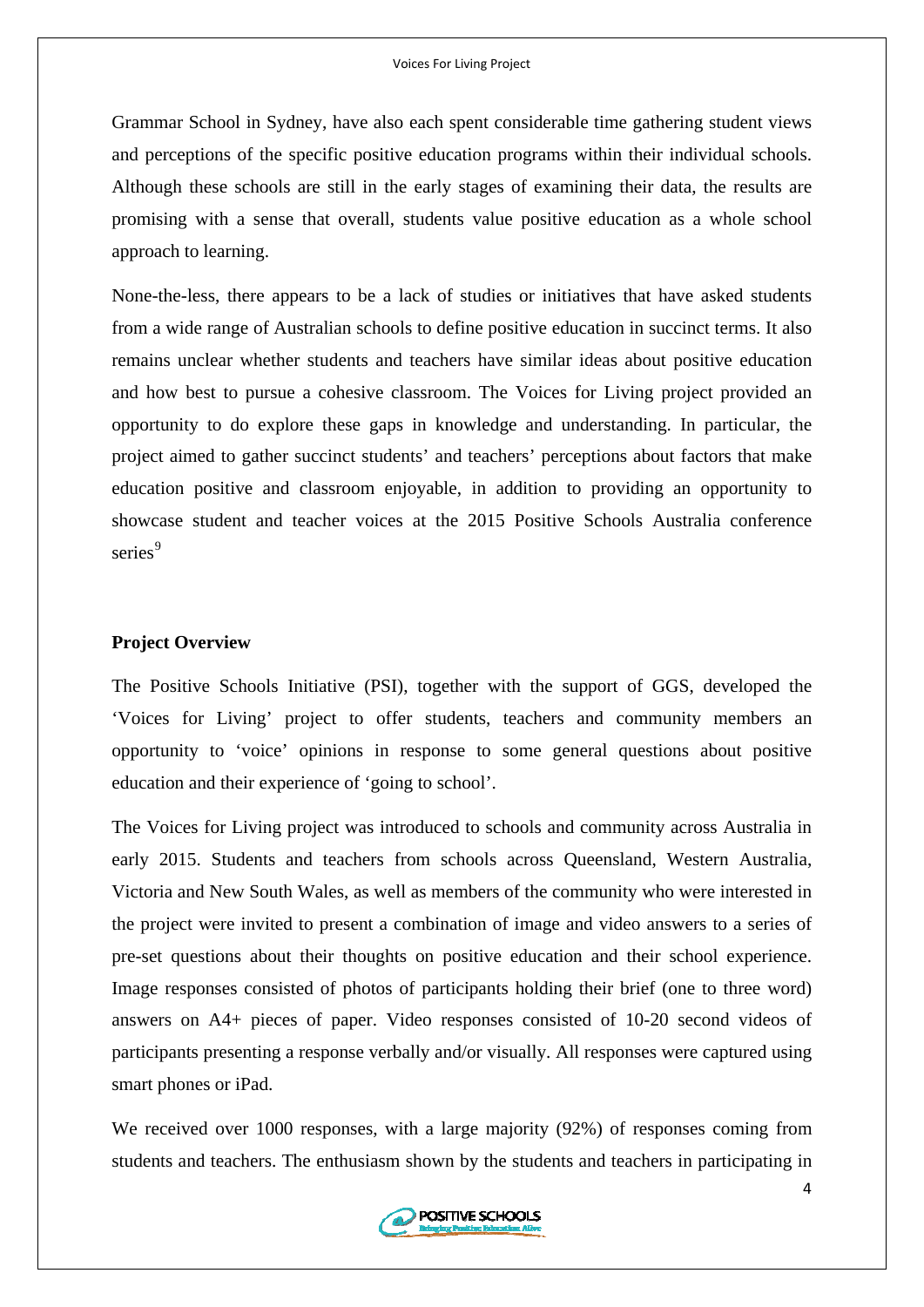the project further affirmed the need for the school community to be involved in assessing and shaping school-based wellbeing and education delivery.

#### **Current Article - method**

The current article focuses on analysing students' and teachers' responses to three questions set out in the project. These are:

- 1) What is the most important thing you learn(t) at school?
- 2) What makes a class fun to be in?
- 3) What makes education positive education?

A total of 458 responses to the above questions were received from 21 schools across Australia. The majority of these responses were from students (80%). Primary school students (age between 5- to 12-year) made up 57% of all the students' responses, secondary school students (age between 13- to 17- year) 33%, and the remaining 16% preferred to stay anonymous.

#### **Results**

Due to the wide variety of the responses received, an independent coding system was created to categorise these responses into pre-determined categories. Different sets of response categories were used for each question (see below). Four independent judges (two clinical psychologists, one general psychologist, and one psychology trainee) were invited to categorise these responses. Overall 87% of the total responses were agreed by at least three of the four judges. The responses are discussed below.

#### **Question 1. What is the most important thing you learn(t) at school?**

The responses for this question were categorised into one of these four pre-set categories: (1) Basic literacy skills (e.g., reading, writing, maths); (2) Safety needs (e.g., physical safety, health); (3) Love/belonging needs (e.g., friendships, teams, groups); and, (4) Higher level/abstract needs (e.g., respect, esteem) – which were loosely based on Maslow's hierarchy of needs.

85% of the teachers' and students' responses to this question were agreed by at least three of the four judges to belong to one of the above mentioned categories. The responses indicated that students believe that basic literacy skills are the most important thing they learn at school

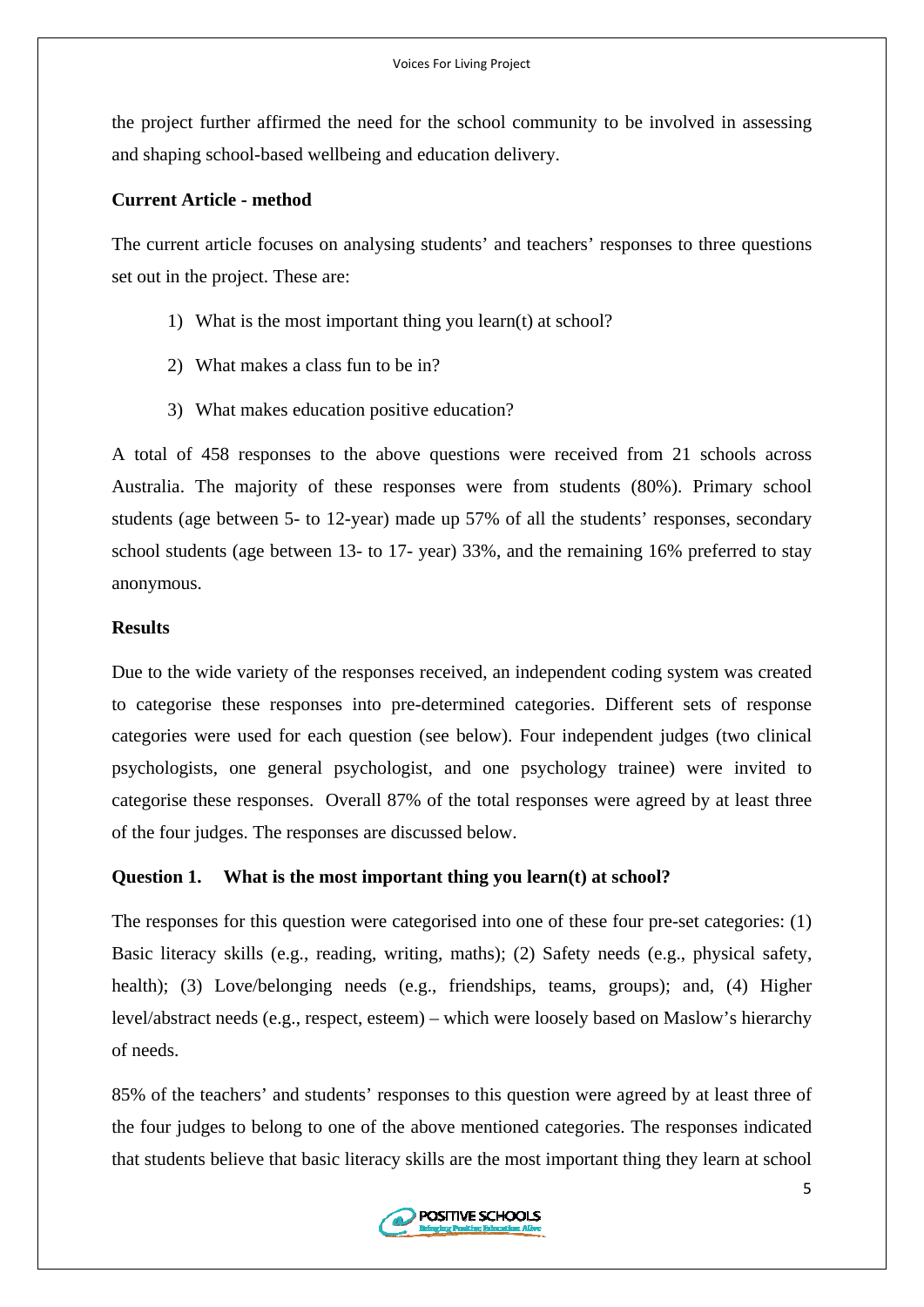followed by higher level or abstract needs. Interestingly, teachers reported these same two categories but in reverse order. Love/belonging needs and safety needs were reported as the third and fourth most important categories for this question by both the teachers and students.

|                            | <b>Students</b> | <b>Teachers</b> |
|----------------------------|-----------------|-----------------|
| <b>Basic Skills</b>        | 53.47%          | 18.75%          |
| Higher level/abstract need | 21.78%          | 56.25%          |
| Love/belonging need        | 17.82%          | 18.75%          |
| Safety need                | 6.93%           | 6.25%           |

#### **Question 2. What makes a class fun to be in?**

The responses for this question were again categorised into four pre-set categories: (1) The activities (e.g., reading, sports, dance); (2) The physical environment (e.g., being outside); (3) The people (e.g., teachers, friends); and, (4) Emotional engagement (e.g., interaction, inclusive environment). 86% of the teachers' and students' responses to this question were agreed by at least three of the four judges to belong to one of these pre-set categories for this question. The responses demonstrated that both students and teachers reported that the people make a class fun to be in.

While students indicated the activities they engaged in as the second most reported factor in making a class fun followed by their emotional engagement, teachers reported vice versa. The physical environment was reported as the least important factor in making a class fun to be in by both the teachers and students.

|                             | <b>Students</b> | <b>Teachers</b> |  |
|-----------------------------|-----------------|-----------------|--|
| The people                  | 62.81%          | 54.55%          |  |
| The activities              | 23.14%          | 9.09%           |  |
| <b>Emotional engagement</b> | 9.92%           | 27.27%          |  |
| The physical environment    | 4.13%           | 9.09%           |  |

#### VFL RESULTS SUMMARY: **What makes a class fun to be in?**

#### **Question 3. What makes education positive education?**

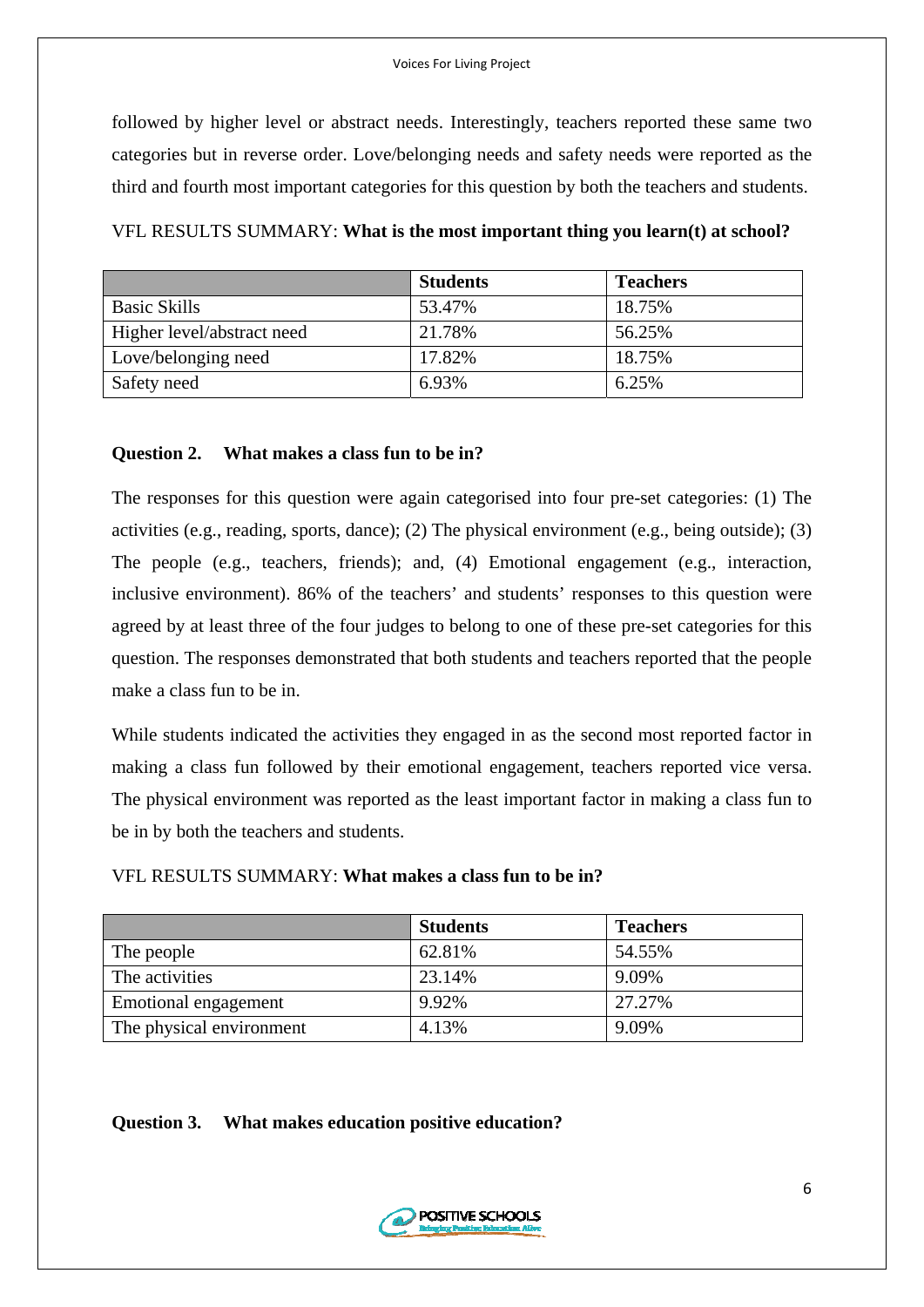The four pre-set categories for the responses to this question were: (1) The people (e.g., teachers, students); (2) The physical environment (e.g., classroom, school setting ); (3) The content, subject or topic being taught or presented; and, (4) The higher level needs or emotional engagement (e.g., engaging in learning, learning process). 86% of the teachers' and students' responses to this question were agreed by at least three of the four judges to belong to one of the pre-set categories for this question. The responses showed that students and teachers reported that a combination of the people and higher level need or emotion engagement make education positive education.

In contrast, the physical environment and the content or subject topic were rarely reported as factors contributing to positive education.

|                              | <b>Students</b> | <b>Teachers</b> |
|------------------------------|-----------------|-----------------|
| The people                   | 41.79%          | 53.33%          |
| Higher level need or emotion | 40.30%          | 46.67%          |
| The emotional engagement     | 8.96%           | $0\%$           |
| The physical environment     | 8.96%           | $0\%$           |

#### VFL RESULTS SUMMARY: **What makes education positive education?**

#### **Discussion**

The Voices for Living project has provided school and college communities across Australia a platform to share their views and opinions on the education system and school-based wellbeing. Exploration of the responses to the three questions (mentioned above) has highlighted several issues worthy of discussion.

**Teachers' and student' comparative views on their learning experience.** Teachers and students come from different phases in life. Students' responses represent the voices of young people who are currently engaged in the education system. As such, their opinions provide a bottom-up view of the education system. By contrast, teachers offer the views of experts in the classroom who have gone through the education system – hence a top-down approach. A better understanding of these differing opinions has provided a fuller and more holistic view of the education system, which in turn is useful in developing practical strategies to promote positive education and student wellbeing. In addition, as would be expected, student responses were more concrete in nature (as per their stage of development), whereas teachers were more likely to provide abstract answers.

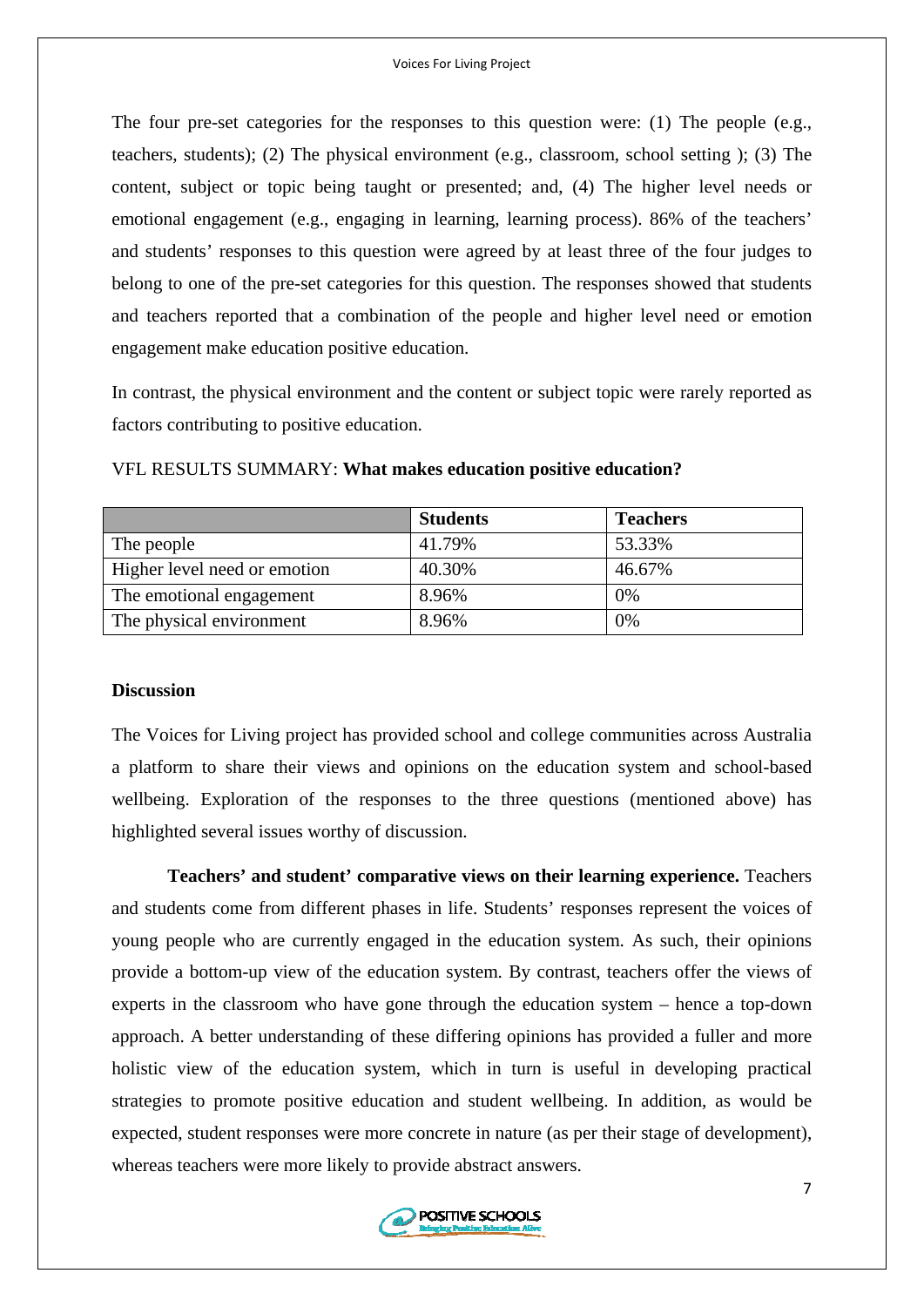**Literacy skills vs. life skills.** Of note, the majority of students reported basic literacy skills, such as reading, writing and maths, as among the most important things they have learnt at school. This may be because students associate schools with being 'book-smart' and are of the view that a school is a place to learn and gain mainly academic skills. As such, students may feel that it is necessary to have these academic skills to be a part of or to feel belonging to the school community, and to be 'successful'. Certainly academic skills remain the key focus on school reports, awards and ultimately end of school exams.

On the other hand, teachers are in a more reflective position in terms of the value of their education. Thus it is arguably understandable that the majority of teacher who participated in this project value the life skills they learnt at school, beyond literacy and academic abilities. These differences in opinion have a profound impact in understanding educational aims and creating school-based wellbeing initiatives. If teachers believe that the skills for lifelong learning are ultimately more useful in life than specific academic outcomes, this needs to be acknowledged and reflected in educational aims and in educational assessment.

**Schools do not make positive emotion and wellbeing, the people do.** The teachers and students participating in the project agreed that positive school-based relationships (be they between students, teachers, principals or other school staff members) are imperative in making a class fun to be in. Moreover positive relationships are believed to be fundamental for defining education in positive terms. This suggests that, although students associate schools with academic achievements, their relationships with their friends, teachers and other school staff members play the most important role in determining the emotional quality of their schooling experience. Overall, these findings highlight the importance of school social networks in promoting positive education and students' wellbeing. It would be of interest and value to investigate the relationship between a child's position within their class social networks and their overall quality of learning.

**Overall Project Benefits.** Many teachers and students who have participated in this project have expressed how much they have enjoyed the process. Students also stated that the project provided a valuable opportunity to express their views creatively. Teachers have commented on the great learning experience involved in simply asking students more about what is important emotionally and socially for them.

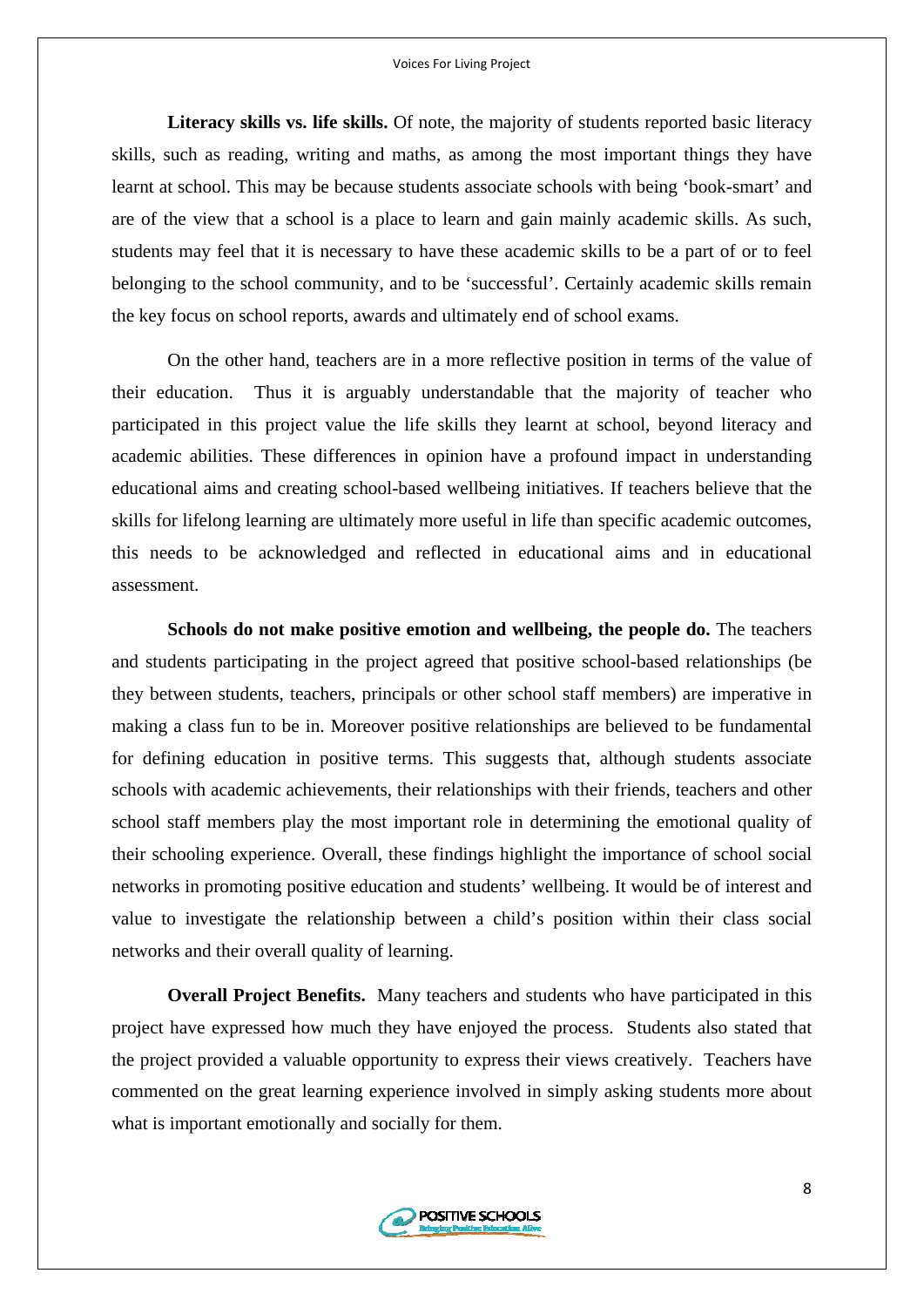Overall, the Voices for Living project has provided a useful foundation for exploring the factors that students and teachers perceive to be the most important for education in general and for positive education specifically. The project highlights the distinction made by students and teachers between educational outcomes and factors contributing to a positive educational experience. Although students believe that traditional academic outcomes remain the key aim of education, both the students and teachers characterise positive education in terms of the people and relationships they form. More importantly, they identify these social factors as the foundations for making the process of education positive and enjoyable.

The importance of social elements in creating positive education atmosphere may also explain some of Gillen and colleagues' results. For example, in their study, students rated items relating to choosing who they sit with (i.e., seating arrangement) highly. In practical terms, this may be because students prefer to sit with their friends and engage in activities with their friends. Hence, it may be argued that motivation to 'belong' underlies students' perception of a positive classroom climate.

Finally, the findings of this project highlight the need for more systematic research to explore students' and teachers' understandings of educational aims and the factors contributing to a positive education experience. The project also highlights the importance of relationships and social structure in determining a positive educational experience for both students and teachers. It is undoubtedly naïve to expect any one facet of social and emotional functioning to hold the answer to the issues Australia faces with poor youth mental health. However, it is certainly worth further investigating the role that social cohesion and relationships play in promoting wellbeing and a love of learning in young people. The findings presented here suggest that the nurturing of a cohesive classroom with positive relationships may well be the most important factor in building a sustainable and effective positive education program, and in nurturing mental health effectively in Australian schools.

#### **Additional Notes**

Please note that responses for the project were obtained from schools and colleges in Queensland, Western Australia, Victoria and New South Wales. Responses from Western Australian schools were not considered for the final exploration of this project at the request of the WA Department of Education.